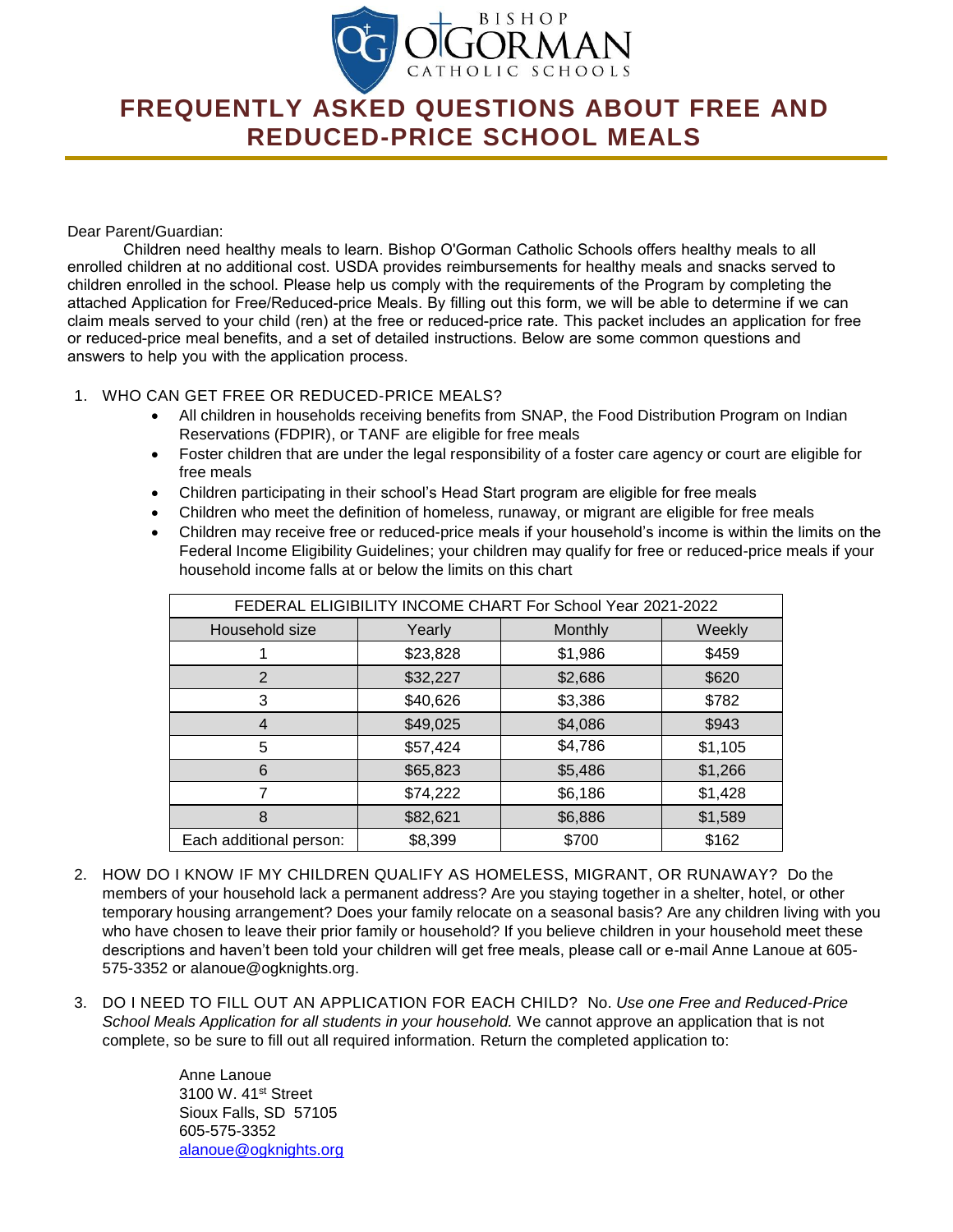- 4. SHOULD I FILL OUT AN APPLICATION IF I RECEIVED A LETTER THIS SCHOOL YEAR SAYING MY CHILDREN ARE ALREADY APPROVED FOR FREE MEALS? No. But please read the letter you got carefully and follow the instructions. If any children in your household were missing from your eligibility notification, contact Anne Lanoue at 605-575-3352 or [alanoue@ogknights.org](mailto:alanoue@ogknights.org) right away so those children get benefits, too.
- 5. MY CHILD'S APPLICATION WAS APPROVED LAST YEAR. DO I NEED TO FILL OUT A NEW ONE? **YES.** Your child's application is only good for that school year and for the first few days of this school year. You must send in a new application unless the school told you that your child is eligible for the new school year.
- 6. I GET WIC OR MEDICAID. CAN MY CHILDREN GET FREE MEALS? Children in households participating in WIC or Medicaid **may** be eligible for free or reduced-price meals. WIC and Medicaid are **not** automatic qualifications. Please send in an application.
- 7. WILL THE INFORMATION I GIVE BE CHECKED? Yes. We may also ask you to send written proof of the household income you report.
- 8. IF I DON'T QUALIFY NOW, MAY I APPLY LATER? Yes. You may apply at any time during the school year. For example, children with a parent or guardian who becomes unemployed may become eligible for free and reduced-price meals if the household income drops below the income limit.
- 9. WHAT IF I DISAGREE WITH THE SCHOOL'S DECISION ABOUT MY APPLICATION? You should talk to school officials by calling Anne Lanoue at 605-575-3352 or alanoue@ogknights.org. You also may ask for a hearing by calling or writing to*:*

Kyle Groos Bishop O'Gorman Catholic Schools President 3100 W. 41st Street Sioux Falls, SD 57105 605-336-6241 [kgroos@ogknights.org](mailto:kgroos@ogknights.org)

- 10. MAY I APPLY IF SOMEONE IN MY HOUSEHOLD IS NOT A U.S. CITIZEN? Yes. You, your children, or other household members do not have to be U.S. citizens to apply for free or reduced-price meals.
- 11. WHAT IF MY INCOME IS NOT ALWAYS THE SAME? List the amount that you normally receive. For example, if you normally make \$1000 each month, but you missed some work last month and only made \$900, put down that you made \$1000 per month. If you normally get overtime, include it, but do not include it if you only work overtime sometimes. If you have lost a job or had your hours or wages reduced, use your current income.
- 12. WHAT IF MY INCOME CHANGES DURING THE YEAR OR MY SNAP, TANF, OR FDPIR BENEFITS CHANGE? If your application for free or reduced-price benefits was properly approved, you will remain eligible for those benefits for a certain period of time. You may visit with a school/center official to get the exact date the meal benefits will expire.
- 13. WHAT IF SOME HOUSEHOLD MEMBERS HAVE NO INCOME TO REPORT? Household members may not receive some types of income we ask you to report on the application or may not receive income at all. When this happens, please write a 0 in the field. However, if any income fields are left empty or blank, those will also be counted as zeroes. Please be careful when leaving income fields blank, as we will assume you meant to do so.
- 14. WE ARE IN THE MILITARY. DO WE REPORT OUR INCOME DIFFERENTLY? Your basic pay and cash bonuses must be reported as income. If you get any cash value allowances for off-base housing, food, or clothing, it must also be included as income. However, if your housing is part of the Military Housing Privatization Initiative, do not include your housing allowance as income. Family Subsistence Supplemental Allowance (FSSA) payments and any additional combat pay resulting from deployment are also excluded from income.

IS COMBAT PAY COUNTED AS INCOME? No, if the combat pay is received in addition to the basic pay because of deployment and it was not received before deployment, combat pay is not counted as income. Contact your school for more information.